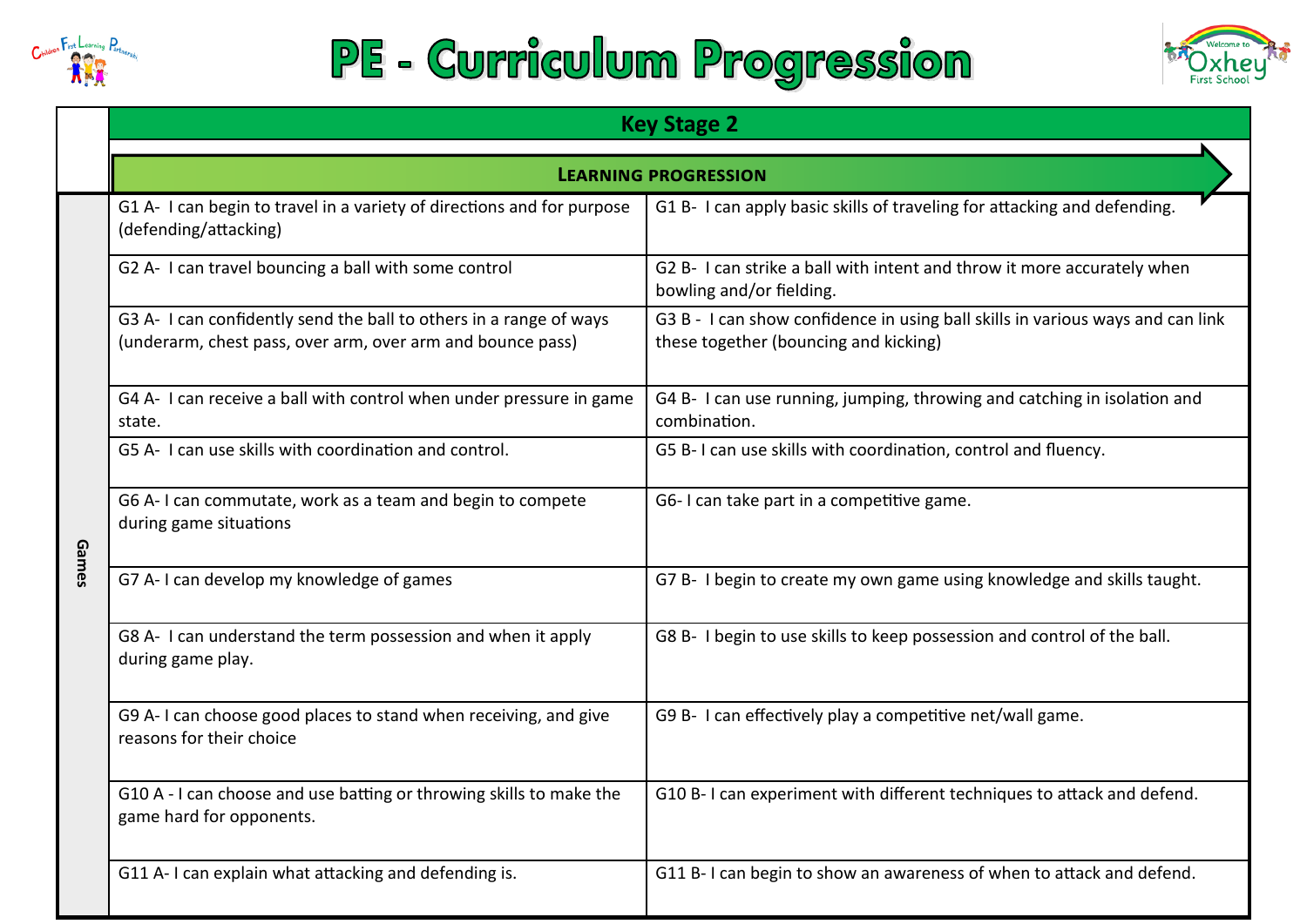

## PE - Curriculum Progression



|       | <b>Key Stage 2</b><br><b>LEARNING PROGRESSION</b>                                                        |                                                                                                                |  |  |  |
|-------|----------------------------------------------------------------------------------------------------------|----------------------------------------------------------------------------------------------------------------|--|--|--|
|       |                                                                                                          |                                                                                                                |  |  |  |
| uulg  | Gy1 A-I can improve the quality of my rolls, jumps, travel, body<br>shapes and balance.                  | Gy1 B-I can develop a range of rolls, jumps, travel, body shapes and<br>balances and include in a performance. |  |  |  |
|       | Gy2 A- I can describe my own work using simple gym vocabulary                                            | Gy2 B-I can begin to use gym vocabulary to describe how to improve and<br>refine performances                  |  |  |  |
|       | Gy3 A- I can copy, explore and remember a variety of movements<br>and use them to create my own sequence | Gy3 B-I can create gymnastic sequences that meet a theme or set of<br>objectives.                              |  |  |  |
|       | Gy4 A- I can apply compositional ideas independently and with<br>others to create a sequence.            | Gy4 B-I can begin to develop strength, technique and flexibility throughout<br>performances                    |  |  |  |
|       | Gy5 A- I can begin to develop good technique of taught skills when<br>using equipment.                   | Gy5 B-I can begin to apply sequences of taught skills to equipment                                             |  |  |  |
|       | D1 A- I can begin to improvise independently to create a simple<br>dance                                 | D1 B-I can improvise with a partner or on my own.                                                              |  |  |  |
|       | D2 A- I can begin to improvise with a partner to create a simple<br>dance.                               | D2 B- I can demonstrate provision and some control in response to stimuli.                                     |  |  |  |
| Dance | D3 A- I can translate ideas from stimuli to movement with support                                        | D3 B- I can begin to vary dynamics and develop actions and motifs.                                             |  |  |  |
|       | D4 A- I can begin to compare and adapt movements and motifs to<br>create a larger sequence.              | D4 B- I can modify a sequence using dance vocabulary as a result of self-<br>evaluation.                       |  |  |  |
|       | D5 A- I can use simple dance vocabulary to improve and compare<br>work.                                  | D5 B- I can perform dances with rhythm and use spatial awareness.                                              |  |  |  |
|       | D6 A- I can perform dances with an awareness of rhythm on their<br>own or in a group.                    | D6 B- I understand the need to warm up.                                                                        |  |  |  |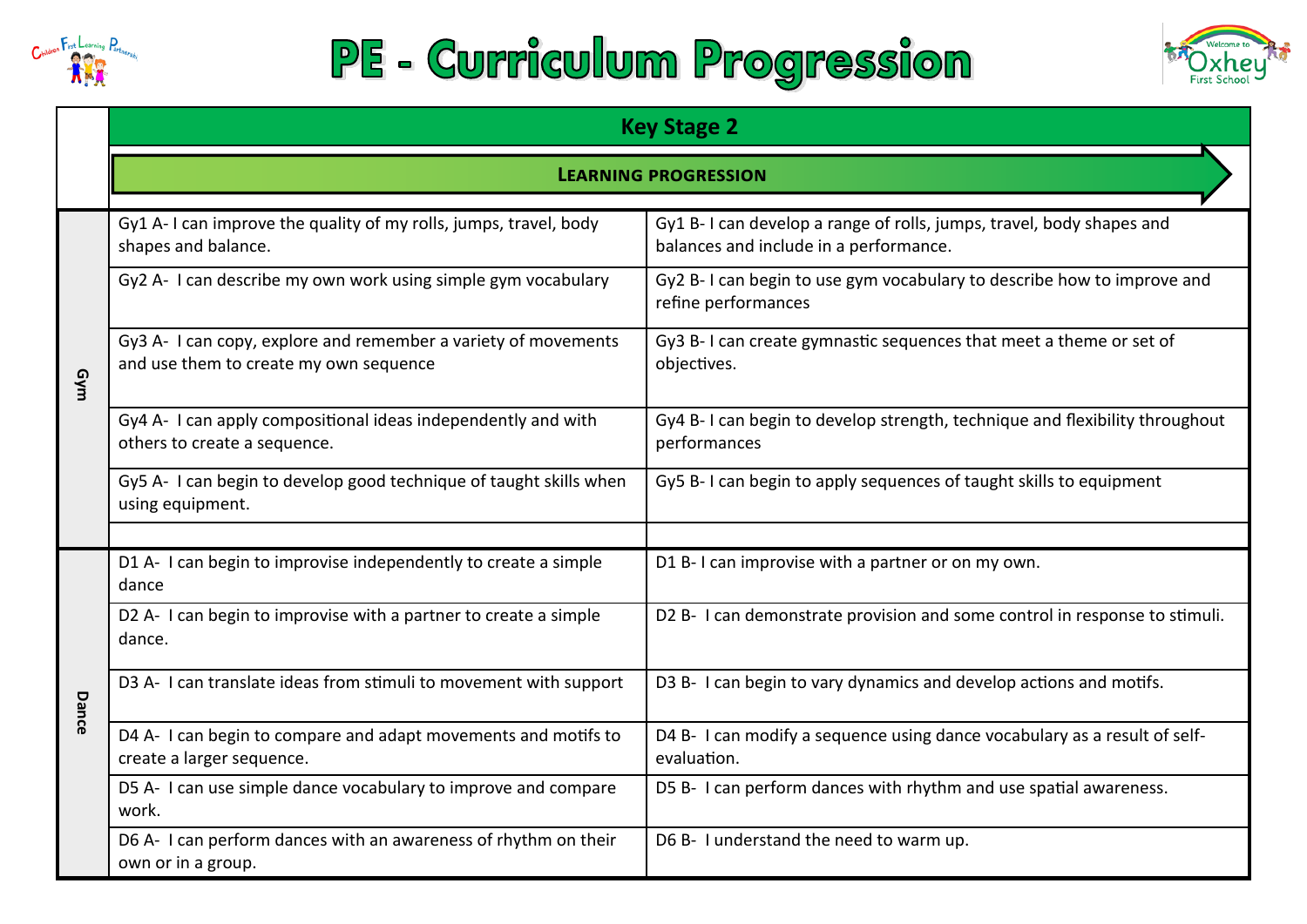

## PE - Curriculum Progression



|                   | <b>Key Stage 2</b>                                                                    |                                                                             |  |
|-------------------|---------------------------------------------------------------------------------------|-----------------------------------------------------------------------------|--|
|                   | <b>LEARNING PROGRESSION</b>                                                           |                                                                             |  |
|                   | O1 A- I can begin to develop listening skills when listening to a<br>partner or adult | O1 B- I can develop listening skills.                                       |  |
|                   | O2 A- I can begin to use compass points                                               | O2 B- I can begin to use a simple map.                                      |  |
| PA                | O3 A- I can begin to think activities through                                         | O3 B- I can begging to think activities through and problem solve           |  |
|                   | O4 A- I can begin to understand how to stay safe                                      | O4 B- I can begin to choose and apply strategies                            |  |
|                   |                                                                                       | O5 B- I can begin to demonstrate an understanding in how to stay safe       |  |
|                   |                                                                                       |                                                                             |  |
|                   | A1 A- I can run at speeds appropriate for the distance.                               | A1 B- I can begin to build a variety of running techniques.                 |  |
| <b>Athletics</b>  | A2 A- I can perform a running jump with some accuracy                                 | A2 B- I can perform a running jump with more than one component             |  |
|                   | A3 A- I can perform a variety of throws using a selection of<br>equipment             | A3 B- I can demonstrate accuracy in throwing activities                     |  |
|                   |                                                                                       |                                                                             |  |
|                   | E1 A-I can comment on own and other performance                                       | E1 B- I can watch and describe a performance.                               |  |
|                   | E2 A- I can give comments on how to improve performance                               | E2 B- I can begin to think about how I can improve my work.                 |  |
| Evaluation Skills | E3 A-I can use appropriate vocabulary when giving feedback                            | E3 B - I can work with a partner or with a small group to improve my skills |  |
|                   | E4 B-I can make suggestions on how to improve my work                                 | E4 B-I can make suggestions on how to improve my work                       |  |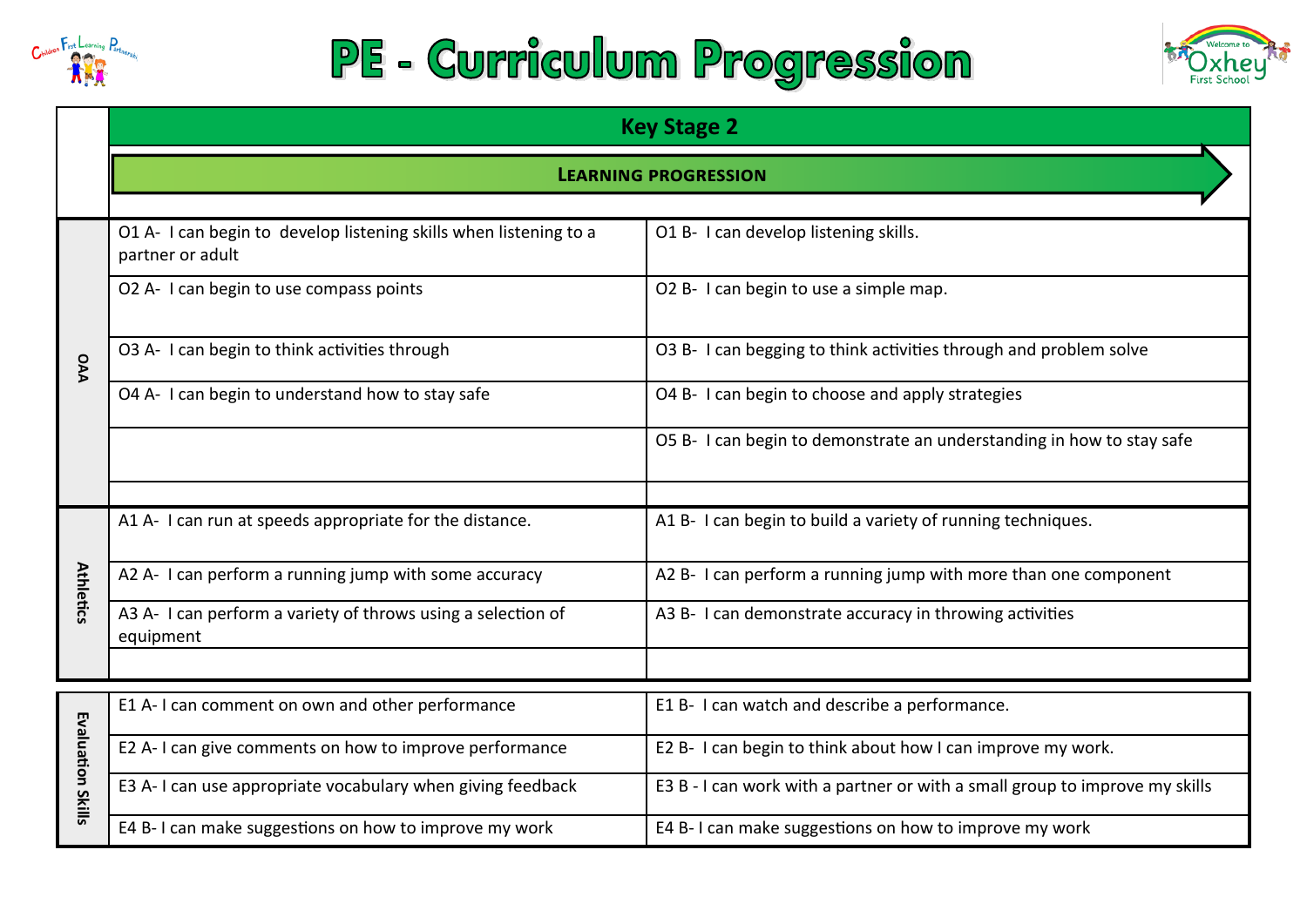

|                                       | <b>Cycle A- AUTUMN TERM-Romans Rule AND Vicious Volcanoes</b>                                                                                                                                                                                                                                                                                                                                                                                                                                                                                                                                                                                                                                                                                                     |                                                                                                                                                                                                                                                                                                                                                                                                                                                                                                                                                                                                                                                                                                                                                                          |                                                                                                                                                                                                                                                                                                                                                                                                                                                                                                                                                                               |                                                                                                                                                                                                                                                                                                                                                                                                                                                                                                                                      |  |
|---------------------------------------|-------------------------------------------------------------------------------------------------------------------------------------------------------------------------------------------------------------------------------------------------------------------------------------------------------------------------------------------------------------------------------------------------------------------------------------------------------------------------------------------------------------------------------------------------------------------------------------------------------------------------------------------------------------------------------------------------------------------------------------------------------------------|--------------------------------------------------------------------------------------------------------------------------------------------------------------------------------------------------------------------------------------------------------------------------------------------------------------------------------------------------------------------------------------------------------------------------------------------------------------------------------------------------------------------------------------------------------------------------------------------------------------------------------------------------------------------------------------------------------------------------------------------------------------------------|-------------------------------------------------------------------------------------------------------------------------------------------------------------------------------------------------------------------------------------------------------------------------------------------------------------------------------------------------------------------------------------------------------------------------------------------------------------------------------------------------------------------------------------------------------------------------------|--------------------------------------------------------------------------------------------------------------------------------------------------------------------------------------------------------------------------------------------------------------------------------------------------------------------------------------------------------------------------------------------------------------------------------------------------------------------------------------------------------------------------------------|--|
|                                       |                                                                                                                                                                                                                                                                                                                                                                                                                                                                                                                                                                                                                                                                                                                                                                   | <b>GAMES-INVASION FUNDAMENTALS (Rugby OR Netball)</b>                                                                                                                                                                                                                                                                                                                                                                                                                                                                                                                                                                                                                                                                                                                    |                                                                                                                                                                                                                                                                                                                                                                                                                                                                                                                                                                               | <b>DANCE- EXTREME EARTH</b>                                                                                                                                                                                                                                                                                                                                                                                                                                                                                                          |  |
| Curriculum<br>Progression<br>Code     | $D1 - 6A$ $D1 - 6B$<br>G 1, 3, 4, 5, 6, 7, 8, 9, 11 A<br>G1, 3, 4, 5, 6, 7, 8, 10, 11B<br>$E$ 1-4A/B<br>$E$ 1-4A/B                                                                                                                                                                                                                                                                                                                                                                                                                                                                                                                                                                                                                                                |                                                                                                                                                                                                                                                                                                                                                                                                                                                                                                                                                                                                                                                                                                                                                                          |                                                                                                                                                                                                                                                                                                                                                                                                                                                                                                                                                                               |                                                                                                                                                                                                                                                                                                                                                                                                                                                                                                                                      |  |
| Significant<br>Person                 | Rugby- Jonah Lomu, Owen Farrell, Jonny Wilkinson<br>Beyonce, Darcy Bussell, AJ Pritchard, Sergei Polunin                                                                                                                                                                                                                                                                                                                                                                                                                                                                                                                                                                                                                                                          |                                                                                                                                                                                                                                                                                                                                                                                                                                                                                                                                                                                                                                                                                                                                                                          |                                                                                                                                                                                                                                                                                                                                                                                                                                                                                                                                                                               |                                                                                                                                                                                                                                                                                                                                                                                                                                                                                                                                      |  |
| Vocabulary<br>Introduced<br>/embedded | Y3- defending, attacking, travel, control,<br>possession, co-ordination, co-operation,<br>scoring, batting, space, pass, team,<br>points, goals, rules, tactics, pitch<br>Health and fitness - warm up/ cool<br>down/heart rate<br>evaluate, improve                                                                                                                                                                                                                                                                                                                                                                                                                                                                                                              | Y4- possession, scoring, space, pass/<br>send/receive, travel, team, defending /<br>attacking, co-ordination, fluency, co-<br>operation, competition, technique,<br>partner, points, goals, rules, tactics, tar-<br>get, stance, offside, pitch<br>Health and fitness - warm up/ cool<br>down/heart rate/pulse/recovery<br>evaluate, improve                                                                                                                                                                                                                                                                                                                                                                                                                             | Y3- create, combination, sequence, space,<br>improvisation, repetition, adapt, motifs,<br>pattern, movement, evaluate, improve,<br>agility, flexibility, strength, control, balance,<br>stimulus, rhythm, timing, performance.<br>Health and fitness - warm up/ cool down/<br>heart rate.<br>evaluate, improve                                                                                                                                                                                                                                                                | Y4- spatial awareness, repeat, dance, character,<br>repetition, action, reaction, pattern, movement,<br>evaluate, improve, agility, flexibility, strength,<br>technique, control, balance, combination,<br>stimulus, motifs, dynamics, perform, timing.<br>Health and fitness - warm up/ cool down/ heart<br>rate.<br>evaluate, improve                                                                                                                                                                                              |  |
| I know                                | Games-<br>How to decide where to run and with<br>purpose.<br>How to confidently pass/throw a ball in<br>a range of ways- underarm, chest, over-<br>arm, bounce pass.<br>How to receive a ball with control and<br>when under pressure.<br>How to find space to receive a ball.<br>How to use throwing skills to make it<br>hard for an opponent.<br>How to use relevant skills with<br>co-ordination and control.<br>How to work as part of a team.<br>How to play different games.<br>How to apply possession.<br>How to give a reason for my choice.<br>How to talk about/explain attack and<br>defend.<br>Evaluate-<br>How to describe a performance.<br>How to suggest how I can improve my<br>work.<br>How to work with a partner/small group<br>to improve. | Games-<br>How to apply travelling for basic attack<br>and defending.<br>How to show confidence in using ball<br>skills, and link them together (eg-throw/<br>kick in Tag Rugby) (chest/bounce in net-<br>ball).<br>How to use run, jump, throw, catch in<br>combination.<br>How to use skills with control,<br>co-ordination and fluency.<br>How to work a sport of a team and take<br>part in a game.<br>How to begin to create my own game.<br>How to begin to use skills to keep<br>possession of the ball.<br>How to begin to try different techniques<br>to attack and defend and know when to<br>use them.<br>Evaluate-<br>How to describe a performance.<br>How to suggest how I can improve my<br>work.<br>How to work with a partner/small group<br>to improve. | Dance-<br>How to begin to improvise independently<br>then in a group to create a simple dance.<br>How to work with a partner to create a<br>simple dance.<br>How to design movements using a stimulus.<br>How to adapt movements/motifs.<br>How to create a larger sequence.<br>How to use dance vocabulary to improve/<br>compare.<br>How to show awareness of rhythm through<br>performance of dance-individual/group.<br>Evaluate-<br>How to describe a performance.<br>How to suggest how I can improve my work.<br>How to work with a partner/small group to<br>improve. | Dance-<br>How to improvise a dance independently or with a<br>partner.<br>How to demonstrate provision and control in<br>response to stimulus.<br>How to begin to vary dance dynamics.<br>How to develop actions and motifs.<br>How to modify a sequence a result of self<br>evaluation.<br>How to perform with rhythm and spatial<br>awareness.<br>That a warm up is needed.<br>Evaluate-<br>How to describe a performance.<br>How to suggest how I can improve my work.<br>How to work with a partner/small group to im-<br>prove. |  |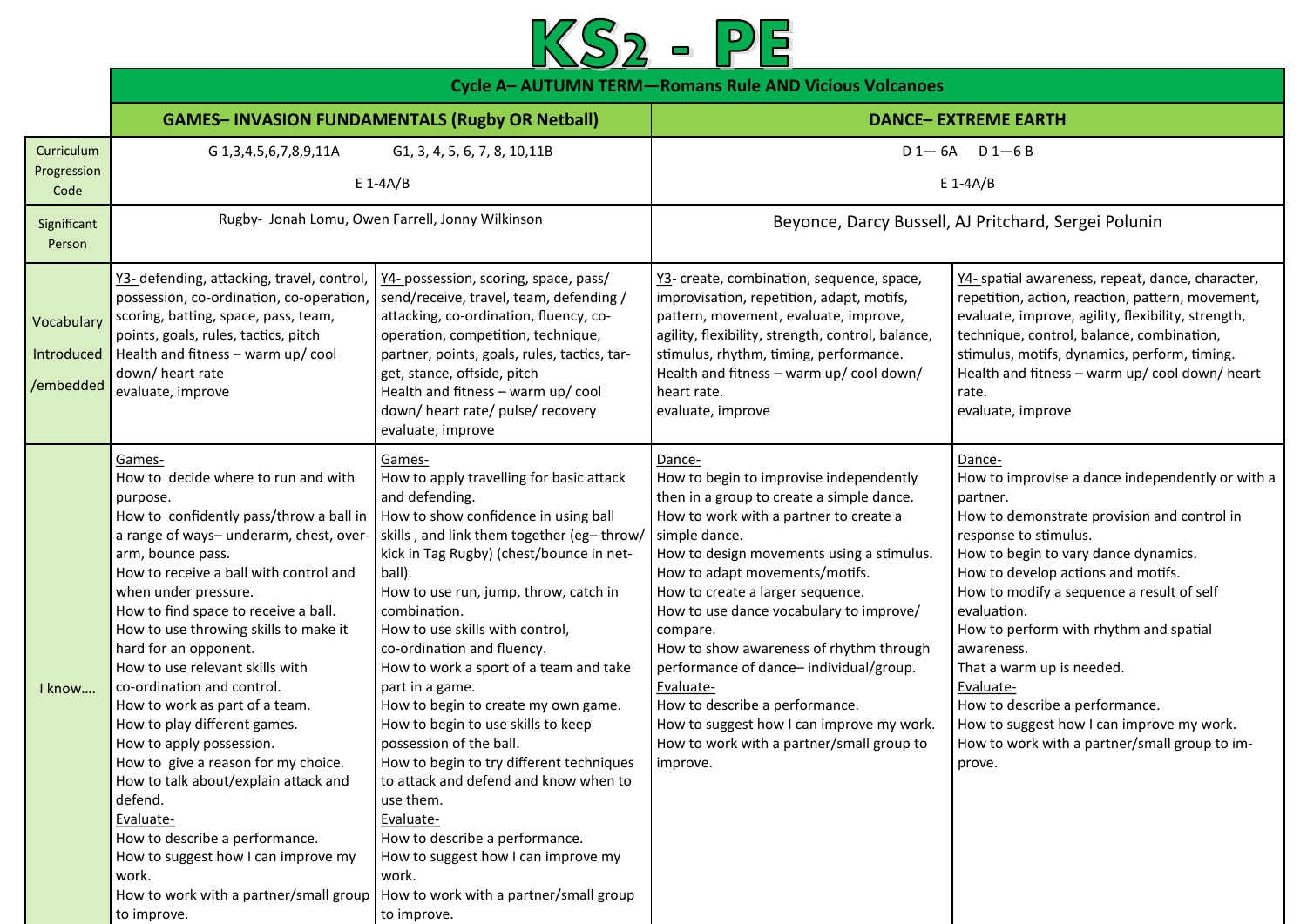

|                                       | Cycle A-SPRING TERM- The Amazon AND Climate Change                                                                                                                                                                                                                                                                                                                                                                                                                                                                                                                                                                                                                                              |                                                                                                                                                                                                                                                                                                                                                                                                                                                                                                                                                                                                                                                         |  |  |
|---------------------------------------|-------------------------------------------------------------------------------------------------------------------------------------------------------------------------------------------------------------------------------------------------------------------------------------------------------------------------------------------------------------------------------------------------------------------------------------------------------------------------------------------------------------------------------------------------------------------------------------------------------------------------------------------------------------------------------------------------|---------------------------------------------------------------------------------------------------------------------------------------------------------------------------------------------------------------------------------------------------------------------------------------------------------------------------------------------------------------------------------------------------------------------------------------------------------------------------------------------------------------------------------------------------------------------------------------------------------------------------------------------------------|--|--|
| <b>GYMNASTICS-MOVEMENT</b>            |                                                                                                                                                                                                                                                                                                                                                                                                                                                                                                                                                                                                                                                                                                 |                                                                                                                                                                                                                                                                                                                                                                                                                                                                                                                                                                                                                                                         |  |  |
| Curriculum<br>Progression<br>Code     | Gy 1-5B<br>Gy 1-5A<br>$E 1-AA/B$                                                                                                                                                                                                                                                                                                                                                                                                                                                                                                                                                                                                                                                                |                                                                                                                                                                                                                                                                                                                                                                                                                                                                                                                                                                                                                                                         |  |  |
| Significant<br>Person                 | Lous Smith, Nile Wilson, Simone Biles, Georgia-Mae Fenton                                                                                                                                                                                                                                                                                                                                                                                                                                                                                                                                                                                                                                       |                                                                                                                                                                                                                                                                                                                                                                                                                                                                                                                                                                                                                                                         |  |  |
| Vocabulary<br>Introduced<br>/embedded | Y3- flow, explosive, symmetrical, asymmetrical, combination, evaluate, improve,<br>stretch, refine, adapt, contrasting, curled, stretched, suppleness, strength, inverted,<br>jump, land, over, under, agility, strength, technique, control, balance, evaluate,<br>improve.<br>Shapes - tuck, straddle, pike, arch, back support, front support, shoulder stand,<br>bridge,.<br>Health and fitness - warm up/ cool down/ heart rate.<br>Evaluate, improve.                                                                                                                                                                                                                                     | Y4-degrees, balance, forwards, backwards, combine, rotation, against, towards, across,<br>evaluate, improve, height, strength, suppleness, stamina, speed, level, wide, tucked, straight,<br>twisted,<br>constructive, points, twist, turn, safety, refine, agility, strength, technique, control, balance,<br>Shapes-tuck, straddle, pike, arch, back support, front support, shoulder stand, bridge partner<br>balances level 1-steps, knees, thighs, shoulders, counter balance<br>Health and fitness - warm up/ cool down/ heart rate.<br>Evaluate, improve.                                                                                        |  |  |
| I know                                | Gymnastics-<br>How to improve the quality of rolls.<br>How to improve the quality of jumps.<br>How to improve the quality of travel.<br>How to improve the quality of body shapes.<br>How to improve the quality of balances.<br>How to describe my gymnastics work using simple gym vocabulary.<br>How to copy, explore, remember movements.<br>How to create my own sequence.<br>How to use composition ideas independently and in a group, to create a sequence.<br>How to begin to develop good technique of skills when using equipment.<br>Evaluate-<br>How to describe a performance.<br>How to suggest how I can improve my work.<br>How to work with a partner/small group to improve. | Gymnastics-<br>How to develop a range of rolls, jumps, body shapes and balances and include them in a<br>performance.<br>How to develop a range of travelling and include in a performance.<br>How to begin to use gym vocabulary to describe and improve performances.<br>How to create a sequence that meets a theme or a set of objectives.<br>How to begin to develop strength, technique, flexibility when performing.<br>How to begin to apply sequences of taught skills when using equipment.<br>Evaluate-<br>How to describe a performance.<br>How to suggest how I can improve my work.<br>How to work with a partner/small group to improve. |  |  |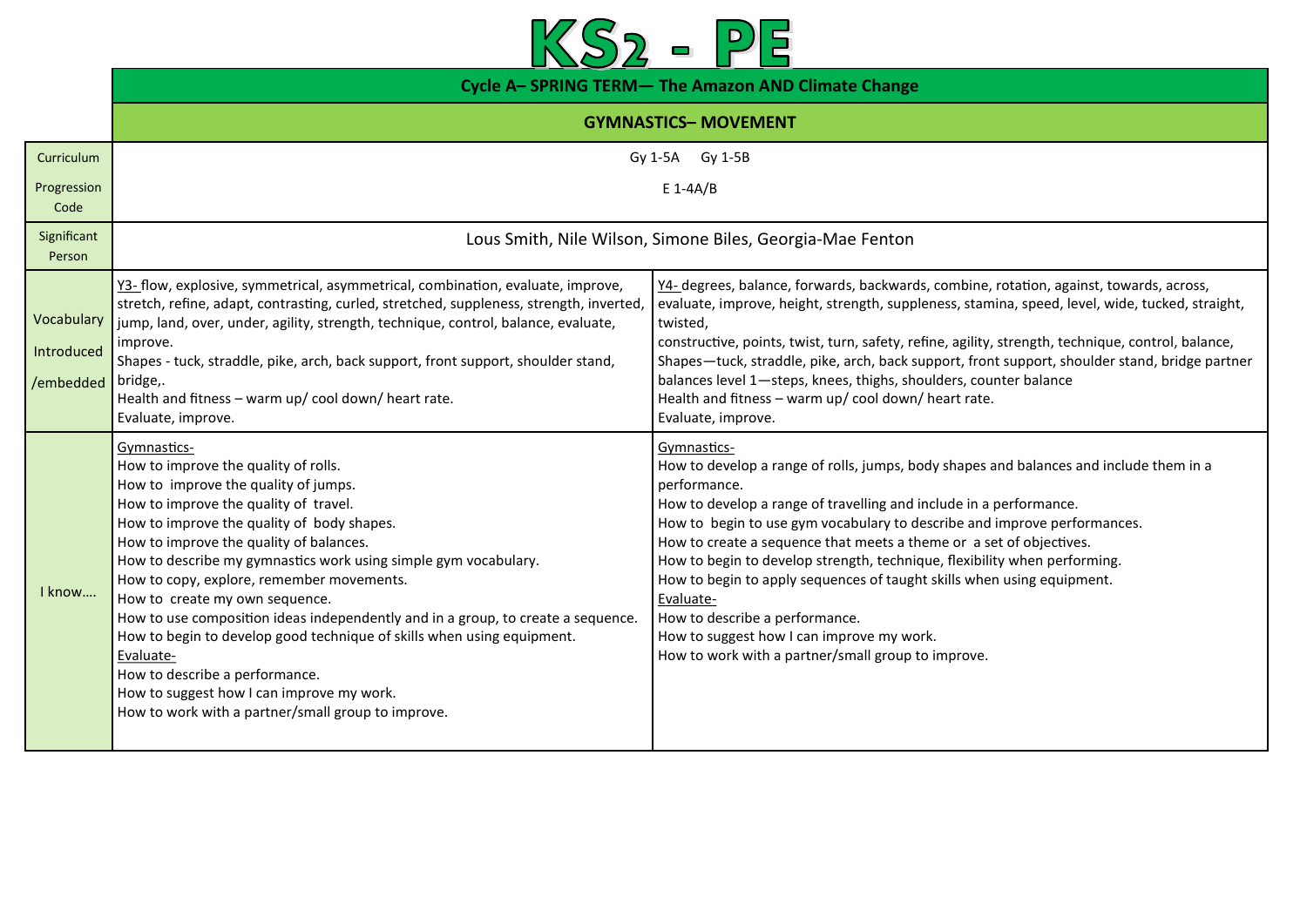

**Cycle A– SUMMER TERM— The Victorians**

|                                       | <b>GAMES- Continuation of INVASION from Autumn 1</b>                                                                                                                                                                                                                                                                                                                                                                                                                                                                                                                                                                                                                                                                                                             |                                                                                                                                                                                                                                                                                                                                                                                                                                                                                                                                                                                                                                                                                                                                                                         | OAA (Begin end of Summer 1 if games skills covered) and ATHLETICS                                                                                                                                                                                                                                                                                                                                                                                                                                                                                                                          |                                                                                                                                                                                                                                                                                                                                                                                                                                                                                                                                                                                                                                                                                       |
|---------------------------------------|------------------------------------------------------------------------------------------------------------------------------------------------------------------------------------------------------------------------------------------------------------------------------------------------------------------------------------------------------------------------------------------------------------------------------------------------------------------------------------------------------------------------------------------------------------------------------------------------------------------------------------------------------------------------------------------------------------------------------------------------------------------|-------------------------------------------------------------------------------------------------------------------------------------------------------------------------------------------------------------------------------------------------------------------------------------------------------------------------------------------------------------------------------------------------------------------------------------------------------------------------------------------------------------------------------------------------------------------------------------------------------------------------------------------------------------------------------------------------------------------------------------------------------------------------|--------------------------------------------------------------------------------------------------------------------------------------------------------------------------------------------------------------------------------------------------------------------------------------------------------------------------------------------------------------------------------------------------------------------------------------------------------------------------------------------------------------------------------------------------------------------------------------------|---------------------------------------------------------------------------------------------------------------------------------------------------------------------------------------------------------------------------------------------------------------------------------------------------------------------------------------------------------------------------------------------------------------------------------------------------------------------------------------------------------------------------------------------------------------------------------------------------------------------------------------------------------------------------------------|
| Curriculum                            | G 1, 3, 4, 5, 6, 7, 8, 9, 11 A                                                                                                                                                                                                                                                                                                                                                                                                                                                                                                                                                                                                                                                                                                                                   | G1, 3, 4, 5, 6, 7, 8, 10, 11B                                                                                                                                                                                                                                                                                                                                                                                                                                                                                                                                                                                                                                                                                                                                           | $O$ 1-4A                                                                                                                                                                                                                                                                                                                                                                                                                                                                                                                                                                                   | O 1-5B                                                                                                                                                                                                                                                                                                                                                                                                                                                                                                                                                                                                                                                                                |
| Progression<br>Code                   |                                                                                                                                                                                                                                                                                                                                                                                                                                                                                                                                                                                                                                                                                                                                                                  | $E 1-AA/B$                                                                                                                                                                                                                                                                                                                                                                                                                                                                                                                                                                                                                                                                                                                                                              | A 1-3B<br>A 1-3A                                                                                                                                                                                                                                                                                                                                                                                                                                                                                                                                                                           |                                                                                                                                                                                                                                                                                                                                                                                                                                                                                                                                                                                                                                                                                       |
| Significant<br>Person                 | Rugby- Jonah Lomu, Owen Farrell, Jonny Wilkinson<br>Netball- Geva Mentor, Serena Gutherie                                                                                                                                                                                                                                                                                                                                                                                                                                                                                                                                                                                                                                                                        |                                                                                                                                                                                                                                                                                                                                                                                                                                                                                                                                                                                                                                                                                                                                                                         | Bear Grylls, Ray Mears, Steve Backshall<br>Dame Kelly Holmes, Linford Christie, Sebastian Coe, Sally Gunnell                                                                                                                                                                                                                                                                                                                                                                                                                                                                               |                                                                                                                                                                                                                                                                                                                                                                                                                                                                                                                                                                                                                                                                                       |
| Vocabulary<br>Introduced<br>/embedded | Y3- defending, attacking, travel, control,<br>possession, co-ordination, co-operation,<br>scoring, batting, space, pass, team,<br>points, goals, rules, tactics, pitch<br>Health and fitness - warm up/ cool<br>down/heart rate<br>evaluate, improve                                                                                                                                                                                                                                                                                                                                                                                                                                                                                                             | Y4- possession, scoring, space, pass/<br>send/receive, travel, team, defending /<br>attacking, co-ordination, fluency, co-<br>operation, competition, technique,<br>partner, points, goals, rules, tactics, tar-<br>get, stance, offside, pitch<br>Health and fitness - warm up/ cool<br>down/heart rate/pulse/recovery                                                                                                                                                                                                                                                                                                                                                                                                                                                 | Y3- compass points, north, south, east, west,<br>safety. Map, running, speed, throw, skip, aim,<br>bounce, jump, leap, hop, target, overarm,<br>underarm, walking, jogging, baton, relay, take<br>off, landing.<br>Health and fitness - warm up/ cool down                                                                                                                                                                                                                                                                                                                                 | Y4- compass points, north, south, east, west,<br>safety, problem solve, map, running, technique,<br>pace, accuracy, power, throw, high, low, skip,, aim,<br>fast, slow, bounce, jump, leap, hop, run, target,<br>overarm, underarm, walking, jogging, accelerate,<br>baton, relay, push, take off, landing.<br>Health and fitness - warm up/ cool down                                                                                                                                                                                                                                                                                                                                |
| I know                                | Games-<br>How to decide where to run and with<br>purpose.<br>How to confidently pass/throw a ball in<br>a range of ways- underarm, chest, over-<br>arm, bounce pass.<br>How to receive a ball with control and<br>when under pressure.<br>How to find space to receive a ball.<br>How to use throwing skills to make it<br>hard for an opponent.<br>How to use relevant skills with<br>co-ordination and control.<br>How to work as part of a team.<br>How to play different games.<br>How to apply possession.<br>How to give a reason for my choice.<br>How to talk about/explain attack and<br>defend.<br>Evaluate-<br>How to describe a performance.<br>How to suggest how I can improve my<br>work.<br>How to work with a partner/small group<br>to improve | Games-<br>How to apply travelling for basic attack<br>and defending.<br>How to show confidence in using ball<br>skills, and link them together (eg-throw/<br>kick in Tag Rugby) (chest/bounce in net-<br>ball).<br>How to use run, jump, throw, catch in<br>combination.<br>How to use skills with control,<br>co-ordination and fluency.<br>How to work a sport of a team and take<br>part in a game.<br>How to begin to create my own game.<br>How to begin to use skills to keep<br>possession of the ball.<br>How to begin to try different techniques<br>to attack and defend and know when to<br>use them.<br>Evaluate-<br>How to describe a performance.<br>How to suggest how I can improve my<br>work.<br>How to work with a partner/small group<br>to improve | OAA<br>How to listen to my partner/adult and follow<br>instructions.<br>How to begin to use a compass.<br>How to talk activities through by talking<br>about them.<br>How to begin to choose strategies.<br>How to stay safe.<br>Athletics-<br>How to run at speeds at appropriate for the<br>distance.<br>How perform a running jump with some<br>accuracy.<br>How to perform a variety of throws using a<br>selection of equipment.<br>Evaluate-<br>How to describe a performance.<br>How to suggest how I can improve my work.<br>How to work with a partner/small group to<br>improve. | OAA-<br>How to listen to my partner/adult and follow in-<br>structions.<br>How to use compass points.<br>How to use a simple map.<br>How to think activities through and begin to solve<br>problems.<br>How to begin to choose and apply strategies.<br>How to demonstrate an understanding of how to<br>stay safe.<br>Athletics-<br>How to begin to build a variety of running<br>techniques.<br>How to perform a running jump with more than<br>one component (eg-triple jump)<br>How to demonstrate accuracy when throwing.<br>Evaluate-<br>How to describe a performance.<br>How to suggest how I can improve my work.<br>How to work with a partner/small group to im-<br>prove. |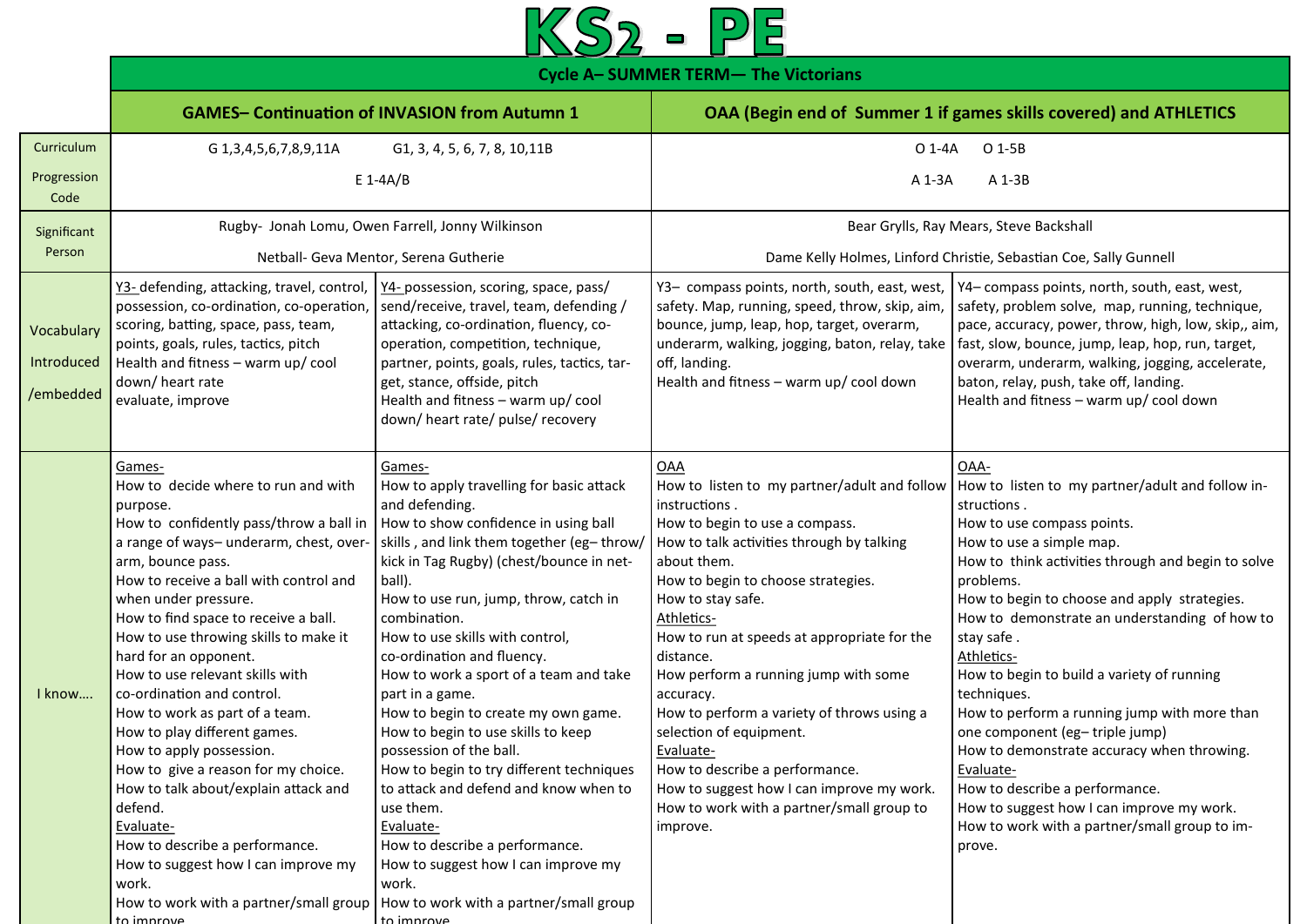

|                                       | Cycle B- AUTUMN TERM- The Croods AND The Potteries                                                                                                                                                                                                                                                                                                                                                                                                                                                                                                                                                                                                                                                                      |                                                                                                                                                                                                                                                                                                                                                                                                                                                                                                                                                                                                                                                              |                                                                                                                                                                                                                                                                                                                                                                                                                                                                                                                                                                                                                                                                                                                  |                                                                                                                                                                                                                                                                                                                                                                                                                                                                                                                                                                                                                                                                                  |  |
|---------------------------------------|-------------------------------------------------------------------------------------------------------------------------------------------------------------------------------------------------------------------------------------------------------------------------------------------------------------------------------------------------------------------------------------------------------------------------------------------------------------------------------------------------------------------------------------------------------------------------------------------------------------------------------------------------------------------------------------------------------------------------|--------------------------------------------------------------------------------------------------------------------------------------------------------------------------------------------------------------------------------------------------------------------------------------------------------------------------------------------------------------------------------------------------------------------------------------------------------------------------------------------------------------------------------------------------------------------------------------------------------------------------------------------------------------|------------------------------------------------------------------------------------------------------------------------------------------------------------------------------------------------------------------------------------------------------------------------------------------------------------------------------------------------------------------------------------------------------------------------------------------------------------------------------------------------------------------------------------------------------------------------------------------------------------------------------------------------------------------------------------------------------------------|----------------------------------------------------------------------------------------------------------------------------------------------------------------------------------------------------------------------------------------------------------------------------------------------------------------------------------------------------------------------------------------------------------------------------------------------------------------------------------------------------------------------------------------------------------------------------------------------------------------------------------------------------------------------------------|--|
|                                       | <b>GAMES-INVASION FUNDAMENTALS- CRICKET (OR TENNIS)</b>                                                                                                                                                                                                                                                                                                                                                                                                                                                                                                                                                                                                                                                                 |                                                                                                                                                                                                                                                                                                                                                                                                                                                                                                                                                                                                                                                              |                                                                                                                                                                                                                                                                                                                                                                                                                                                                                                                                                                                                                                                                                                                  | <b>GYMNASTICS- SHAPE AND BALANCE</b>                                                                                                                                                                                                                                                                                                                                                                                                                                                                                                                                                                                                                                             |  |
| Curriculum<br>Progression<br>Code     | G 1, 3, 4, 5, 6, 7, 8, 9, 10 A<br>G1, 2, 3, 4, 5, 6, 7, 10, 11B<br>$E$ 1-4A/B                                                                                                                                                                                                                                                                                                                                                                                                                                                                                                                                                                                                                                           |                                                                                                                                                                                                                                                                                                                                                                                                                                                                                                                                                                                                                                                              | Gy 1-5A<br>Gy 1-5B<br>$E$ 1-4A/B                                                                                                                                                                                                                                                                                                                                                                                                                                                                                                                                                                                                                                                                                 |                                                                                                                                                                                                                                                                                                                                                                                                                                                                                                                                                                                                                                                                                  |  |
| Significant<br>Person                 |                                                                                                                                                                                                                                                                                                                                                                                                                                                                                                                                                                                                                                                                                                                         | Ben Stokes, Freddie Flintoff, Alastair Cook                                                                                                                                                                                                                                                                                                                                                                                                                                                                                                                                                                                                                  |                                                                                                                                                                                                                                                                                                                                                                                                                                                                                                                                                                                                                                                                                                                  | Lous Smith, Nile Wilson, Simone Biles, Georgia-Mae Fenton                                                                                                                                                                                                                                                                                                                                                                                                                                                                                                                                                                                                                        |  |
| Vocabulary<br>Introduced<br>/embedded | Y3-travel, control, team<br>co-ordination, co-operation, scoring,<br>space, points/runs rules, tactics,<br>pitch, fielding, bowler, wicket, innings,<br>backstop, batting,<br>Health and fitness - warm up/ cool<br>down/heart rate<br>Evaluate, improve                                                                                                                                                                                                                                                                                                                                                                                                                                                                | Y4- travel, team, co-ordination, fluency,<br>scoring, space, co-operation,<br>competition, technique, rules, tactics,<br>stance, pitch, batting, fielding, bowler,<br>wicket, backstop, boundary, innings, runs<br>Health and fitness - warm up/ cool<br>down/heart rate/pulse/recovery<br>Evaluate, improve                                                                                                                                                                                                                                                                                                                                                 | Y3- flow, explosive, symmetrical, asymmet-<br>rical, combination, evaluate, improve, stretch,<br>refine, adapt, contrasting, curled, stretched,<br>suppleness, strength, inverted, jump, land,<br>over, under, agility, strength, technique, con-<br>trol, balance, evaluate, improve.<br>Shapes - tuck, straddle, pike, arch, back sup-<br>port, front support, shoulder stand, bridge,.<br>Health and fitness - warm up/ cool down/<br>heart rate. Evaluate, improve.                                                                                                                                                                                                                                          | Y4- degrees, balance, forwards, backwards,<br>combine, rotation, against, towards, across,<br>height, strength, suppleness, stamina, speed, level,<br>wide, tucked, straight, twisted, constructive, points,<br>twist, turn, safety, refine, agility, strength, tech-<br>nique, control, balance. Shapes-tuck, straddle,<br>pike, arch, back support, front support, shoulder<br>stand, bridge partner balances level 1-steps,<br>knees, thighs, shoulders, counter balance. Health<br>and fitness - warm up/ cool down/ heart rate.<br>Evaluate, improve.                                                                                                                       |  |
| I know                                | Games-<br>How to decide where to run and with<br>purpose.<br>How to confidently pass/throw a ball in<br>a range of ways- underarm, overarm,<br>How to receive a ball with control and<br>when under pressure in a game<br>situation.<br>How to choose a good place to stand<br>when receiving a ball and give a reason<br>for my choice.<br>How to use batting/throwing (bowling)<br>skills to make it hard for an opponent.<br>How to use relevant skills with<br>co-ordination and control.<br>How to work as part of a team.<br>How to play different games.<br>Evaluate-<br>How to describe a performance.<br>How to suggest how I can improve my<br>work.<br>How to work with a partner/small group<br>to improve. | Games-<br>How to apply travelling for basic attack<br>(runs) and defending (fielding)<br>How to strike ball with intent.<br>How to throw a ball accurately when<br>bowling/fielding.<br>How to use run, jump, throw, catch in<br>combination.<br>How to use skills with control,<br>co-ordination and fluency.<br>How to work a sport of a team and take<br>part in a game.<br>How to begin to create my own game.<br>How to begin to try different techniques<br>of attack and defend in game play.<br>Evaluate-<br>How to describe a performance.<br>How to suggest how I can improve my<br>work.<br>How to work with a partner/small group<br>to improve. | Gymnastics-<br>How to improve the quality of rolls.<br>How to improve the quality of jumps.<br>How to improve the quality of travel.<br>How to improve the quality of body shapes.<br>How to improve the quality of balances.<br>How to describe my gymnastics work using<br>simple gym vocabulary.<br>How to copy, explore, remember move-<br>ments.<br>How to create my own sequence.<br>How to use composition ideas independently<br>and in a group, to create a sequence.<br>How to begin to develop good technique of<br>skills when using equipment.<br>Evaluate-<br>How to describe a performance.<br>How to suggest how I can improve my work.<br>How to work with a partner/small group to<br>improve. | Gymnastics-<br>How to develop a range of rolls, jumps, body<br>shapes and balances and include them in a<br>performance.<br>How to develop a range of travelling and include in<br>a performance.<br>How to begin to use gym vocabulary to describe<br>and improve performances.<br>How to create a sequence that meets a theme or a<br>set of objectives.<br>How to begin to develop strength, technique, flexi-<br>bility when performing.<br>How to begin to apply sequences of taught skills<br>when using equipment.<br>Evaluate-<br>How to describe a performance.<br>How to suggest how I can improve my work.<br>How to work with a partner/small group to im-<br>prove. |  |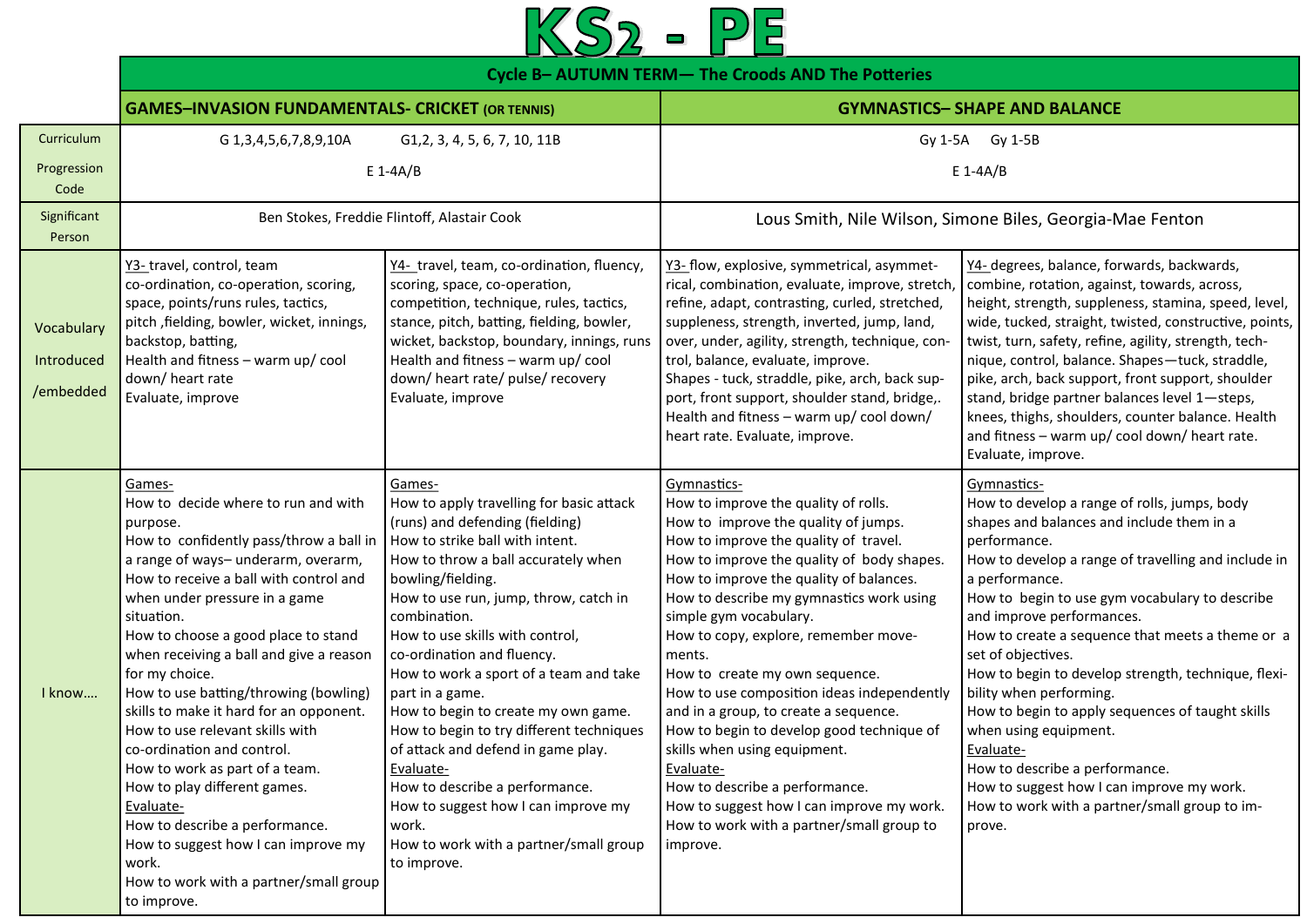## $KS2 - PE$

|                                       | Cycle A-SPRING TERM- Ratatouille AND Countries of the World                                                                                                                                                                                                                                                                                                                                                                                                                                                                                                                                                                                                                                                                |                                                                                                                                                                                                                                                                                                                                                                                                                                                                                                                                                                                                                                                                                |                                                                                                                                                                                                                                                                                                                                                                                                                                                                                                                                                                                            |                                                                                                                                                                                                                                                                                                                                                                                                                                                                                                                                           |
|---------------------------------------|----------------------------------------------------------------------------------------------------------------------------------------------------------------------------------------------------------------------------------------------------------------------------------------------------------------------------------------------------------------------------------------------------------------------------------------------------------------------------------------------------------------------------------------------------------------------------------------------------------------------------------------------------------------------------------------------------------------------------|--------------------------------------------------------------------------------------------------------------------------------------------------------------------------------------------------------------------------------------------------------------------------------------------------------------------------------------------------------------------------------------------------------------------------------------------------------------------------------------------------------------------------------------------------------------------------------------------------------------------------------------------------------------------------------|--------------------------------------------------------------------------------------------------------------------------------------------------------------------------------------------------------------------------------------------------------------------------------------------------------------------------------------------------------------------------------------------------------------------------------------------------------------------------------------------------------------------------------------------------------------------------------------------|-------------------------------------------------------------------------------------------------------------------------------------------------------------------------------------------------------------------------------------------------------------------------------------------------------------------------------------------------------------------------------------------------------------------------------------------------------------------------------------------------------------------------------------------|
|                                       |                                                                                                                                                                                                                                                                                                                                                                                                                                                                                                                                                                                                                                                                                                                            | <b>GYMNASTICS- SHAPE AND BALANCE</b>                                                                                                                                                                                                                                                                                                                                                                                                                                                                                                                                                                                                                                           | <b>DANCE- CARNIVAL OF THE ANIMALS</b>                                                                                                                                                                                                                                                                                                                                                                                                                                                                                                                                                      |                                                                                                                                                                                                                                                                                                                                                                                                                                                                                                                                           |
| Curriculum<br>Progression<br>Code     | Gy 1-5A                                                                                                                                                                                                                                                                                                                                                                                                                                                                                                                                                                                                                                                                                                                    | Gy 1-5B<br>$E$ 1-4A/B                                                                                                                                                                                                                                                                                                                                                                                                                                                                                                                                                                                                                                                          | $D1 - 6A$ $D1 - 6B$<br>$E$ 1-4A/B                                                                                                                                                                                                                                                                                                                                                                                                                                                                                                                                                          |                                                                                                                                                                                                                                                                                                                                                                                                                                                                                                                                           |
| Significant<br>Person                 |                                                                                                                                                                                                                                                                                                                                                                                                                                                                                                                                                                                                                                                                                                                            | Lous Smith, Nile Wilson, Simone Biles, Georgia-Mae Fenton                                                                                                                                                                                                                                                                                                                                                                                                                                                                                                                                                                                                                      | Beyonce, Darcy Bussell, AJ Pritchard, Sergei Polunin                                                                                                                                                                                                                                                                                                                                                                                                                                                                                                                                       |                                                                                                                                                                                                                                                                                                                                                                                                                                                                                                                                           |
| Vocabulary<br>Introduced<br>/embedded | Y3- flow, explosive, symmetrical, asym-<br>metrical, combination, evaluate, im-<br>prove, stretch, refine, adapt, con-<br>trasting, curled, stretched, suppleness,<br>strength, inverted, jump, land, over,<br>under, agility, strength, technique, con-<br>trol, balance, evaluate, improve.<br>Shapes - tuck, straddle, pike, arch, back<br>support, front support, shoulder stand,<br>bridge.<br>Health and fitness - warm up/ cool<br>down/ heart rate. Evaluate, improve.                                                                                                                                                                                                                                             | Y4- degrees, balance, forwards, backwards, com-<br>bine, rotation, against, towards, across, evaluate,<br>improve, height, strength, suppleness, stamina,<br>speed, level, wide, tucked, straight, twisted, con-<br>structive, points, twist, turn, safety, refine, agility,<br>strength, technique, control, balance. Shapes-<br>tuck, straddle, pike, arch, back support, front sup-<br>port, shoulder stand, bridge partner balances<br>level 1-steps, knees, thighs, shoulders, counter<br>balance. Health and fitness - warm up/ cool<br>down/heart rate.<br>Evaluate, improve.                                                                                           | Y3- create, combination, sequence, space,<br>improvisation, repetition, adapt, motifs,<br>pattern, movement, evaluate, improve,<br>agility, flexibility, strength, control, bal-<br>ance, stimulus, rhythm, timing,<br>performance.<br>Health and fitness - warm up/ cool down/<br>heart rate.<br>Evaluate, improve                                                                                                                                                                                                                                                                        | Y4- spatial awareness, repeat, dance,<br>character, repetition, action, reaction,<br>pattern, movement, evaluate, improve,<br>agility, flexibility, strength, technique,<br>control, balance, combination, stimulus,<br>motifs, dynamics, perform, timing.<br>Health and fitness - warm up/ cool<br>down/heart rate.<br>Evaluate, improve                                                                                                                                                                                                 |
| I know                                | Gymnastics-<br>How to improve the quality of rolls.<br>How to improve the quality of jumps.<br>How to improve the quality of travel.<br>How to improve the quality of body<br>shapes.<br>How to improve the quality of balances.<br>How to describe my gymnastics work<br>using simple gym vocabulary.<br>How to copy, explore, remember move-<br>ments.<br>How to create my own sequence.<br>How to use composition ideas inde-<br>pendently and in a group, to create a<br>sequence.<br>How to begin to develop good tech-<br>nique of skills when using equipment.<br>Evaluate-<br>How to describe a performance.<br>How to suggest how I can improve my<br>work. How to work with a partner/small<br>group to improve. | Gymnastics-<br>How to develop a range of rolls, jumps, body<br>shapes and balances and include them in a per-<br>formance.<br>How to develop a range of travelling and include<br>in a performance.<br>How to begin to use gym vocabulary to describe<br>and improve performances.<br>How to create a sequence that meets a theme or<br>a set of objectives.<br>How to begin to develop strength, technique,<br>flexibility when performing.<br>How to begin to apply sequences of taught skills<br>when using equipment.<br>Evaluate-<br>How to describe a performance.<br>How to suggest how I can improve my work.<br>How to work with a partner/small group to<br>improve. | Dance-<br>How to begin to improvise independently<br>then in a group to create a simple dance.<br>How to work with a partner to create a<br>simple dance.<br>How to design movements using a stimu-<br>lus.<br>How to adapt movements/motifs.<br>How to create a larger sequence.<br>How to use dance vocabulary to improve/<br>compare.<br>How to show awareness of rhythm<br>through performance of dance-individu-<br>al/group.<br>Evaluate-<br>How to describe a performance.<br>How to suggest how I can improve my<br>work.<br>How to work with a partner/small group<br>to improve. | Dance-<br>How to improvise a dance independent-<br>ly or with a partner.<br>How to demonstrate provision and con-<br>trol in response to stimulus.<br>How to begin to vary dance dynamics.<br>How to develop actions and motifs.<br>How to modify a sequence a result of<br>self evaluation.<br>How to perform with rhythm and spatial<br>awareness.<br>That a warm up is needed.<br>Evaluate-<br>How to describe a performance.<br>How to suggest how I can improve my<br>work.<br>How to work with a partner/small group<br>to improve. |